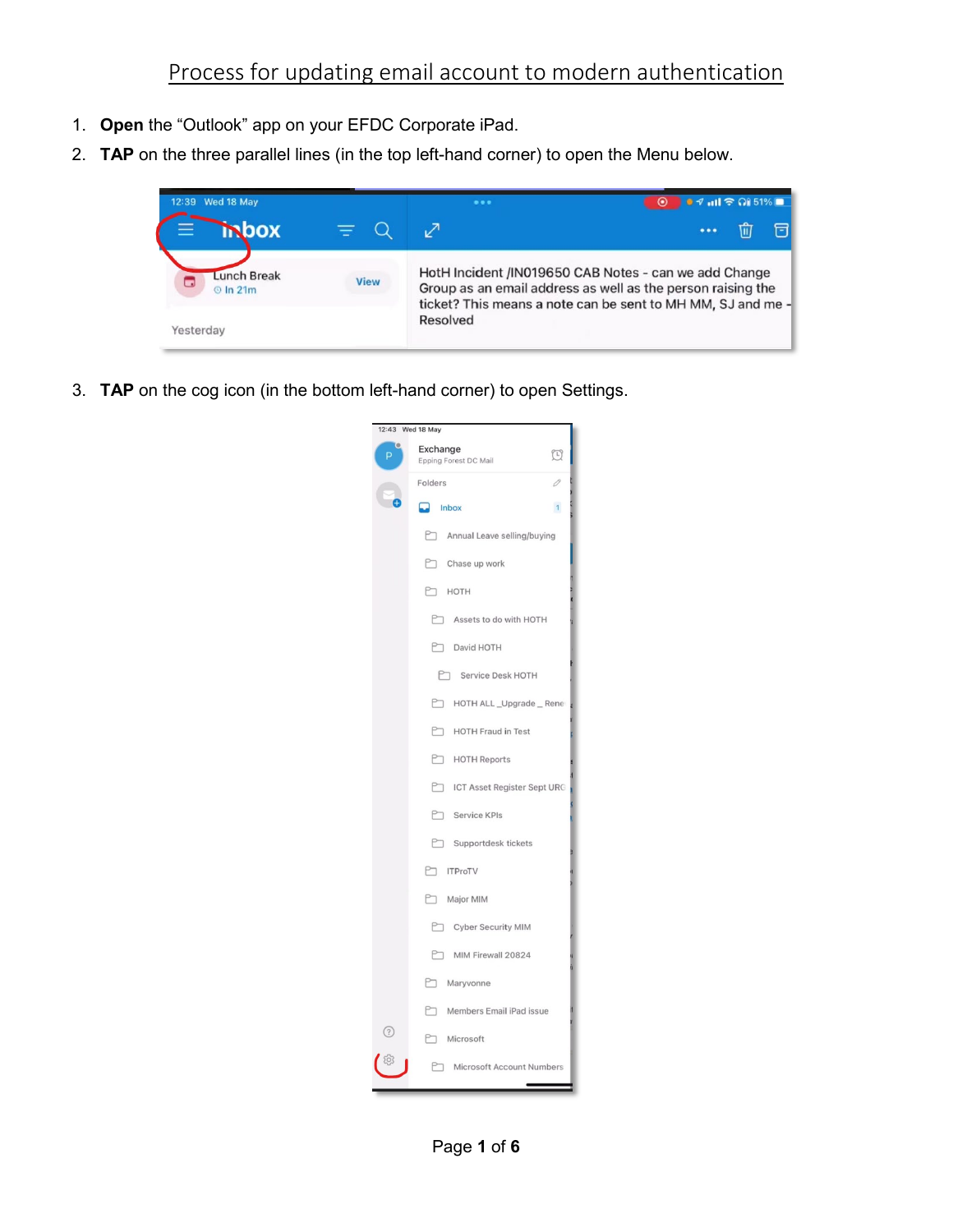4. IF you see the email account shown as "Exchange" with a blue icon as shown below; **TAP on it**.

|                            | <b>Settings</b>                                                              |               |
|----------------------------|------------------------------------------------------------------------------|---------------|
| General                    |                                                                              |               |
| Help & Feedback            |                                                                              | $\mathcal{P}$ |
|                            | <b>Set Default Email App</b>                                                 |               |
| <b>Email Accounts</b>      |                                                                              |               |
| Exchange<br>E              | Epping Forest DC Mail                                                        | $\mathcal{P}$ |
| <b>Add Email Account</b>   |                                                                              |               |
| <b>Storage Accounts</b>    |                                                                              |               |
| <b>Add Storage Account</b> |                                                                              |               |
| Outlook app                | Add your storage provider to easily share, access, or manage files from your |               |
| Email                      |                                                                              |               |
|                            | <b>Notifications</b>                                                         | $\mathcal{P}$ |

5. **Scroll** all the way down to the bottom and **TAP** on "Delete Account", **THEN TAP** on "Delete From This Device".

|                          | Exchange                                                                                           |         |
|--------------------------|----------------------------------------------------------------------------------------------------|---------|
| Info                     |                                                                                                    |         |
| Email                    | ptredgett@eppingforestdc.gov.uk                                                                    |         |
| Description              | Epping Forest DC Mail                                                                              |         |
| <b>Account Settings</b>  |                                                                                                    |         |
| <b>Automatic Replies</b> |                                                                                                    | $Off$ > |
|                          | Block External Images (?)                                                                          |         |
| Save Contacts (?)        |                                                                                                    |         |
| <b>Report Mes</b>        | Delete account from this device or from all<br>mobile devices where Outlook has been<br>installed? | $Ask$ > |
|                          | <b>Delete From This Device</b>                                                                     |         |
|                          | Delete From All Devices                                                                            |         |
|                          | <b>Delete Account</b>                                                                              |         |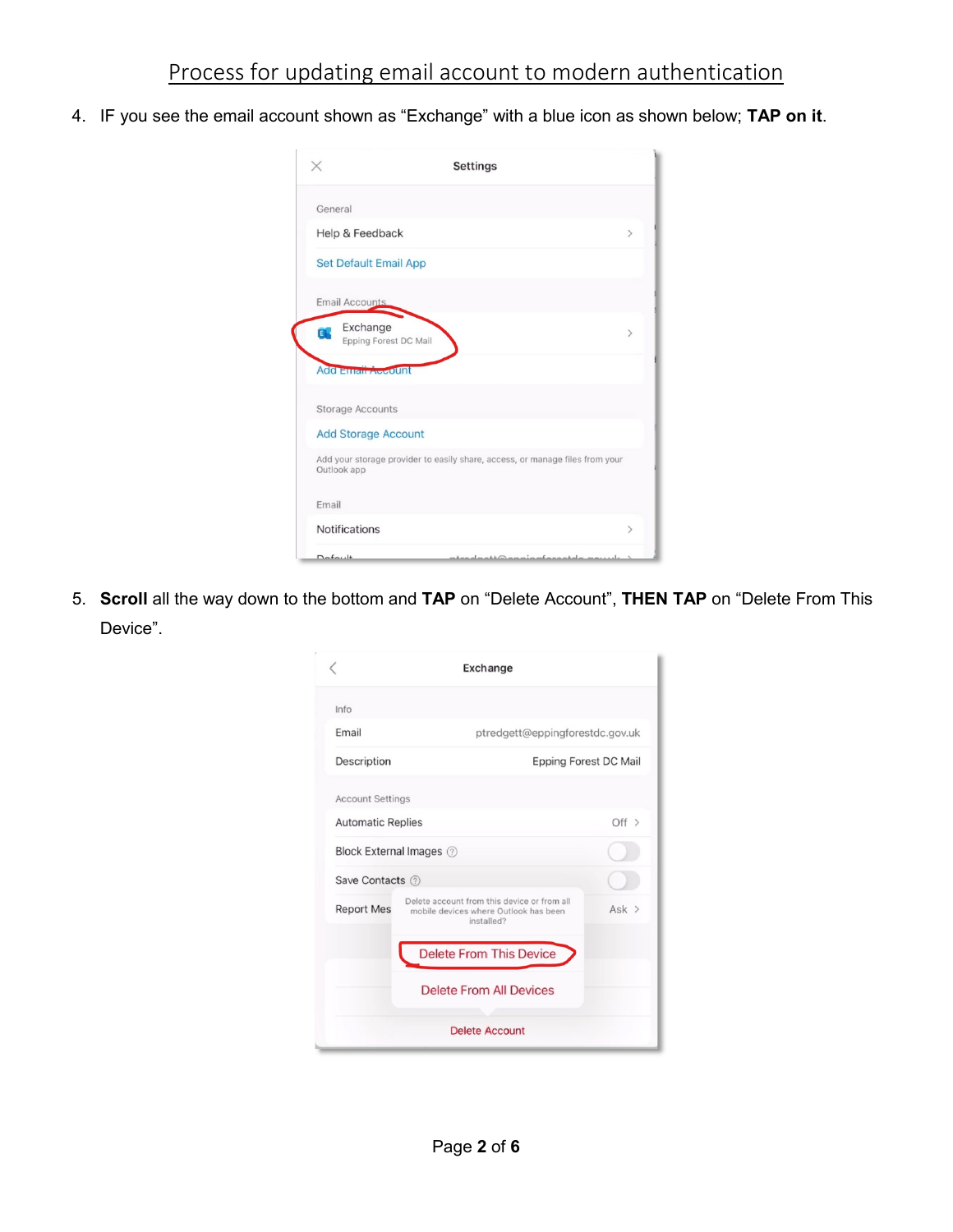6. Now **TAP** on "Add Work Account" shown below your email address and the RED icon.



PLEASE NOTE: IF you see "Add Account**"** for a "Managed Exchange Account" with a BLUE icon, turn your iPad off and on again (by pressing the two buttons on the adjacent corners of the iPad) OR ALTERNATIVELY wait for 30 minutes then reopen the Outlook app.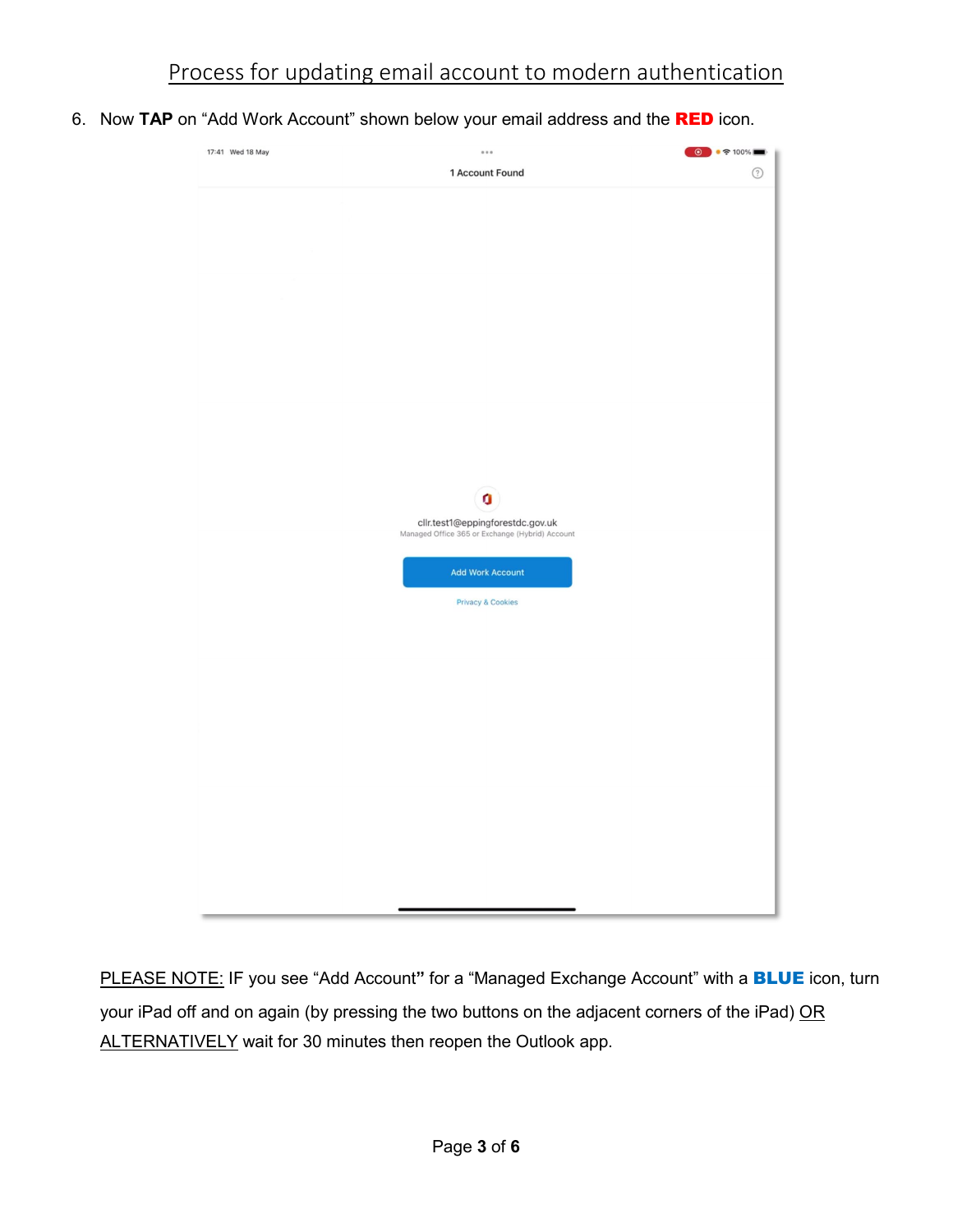- 7. Enter your EFDC email address and account password if asked to do so (contact the Service Desk if you don't know what this is).
- 8. If you are asked to authenticate as shown below; **TAP** on "Open Authenticator".

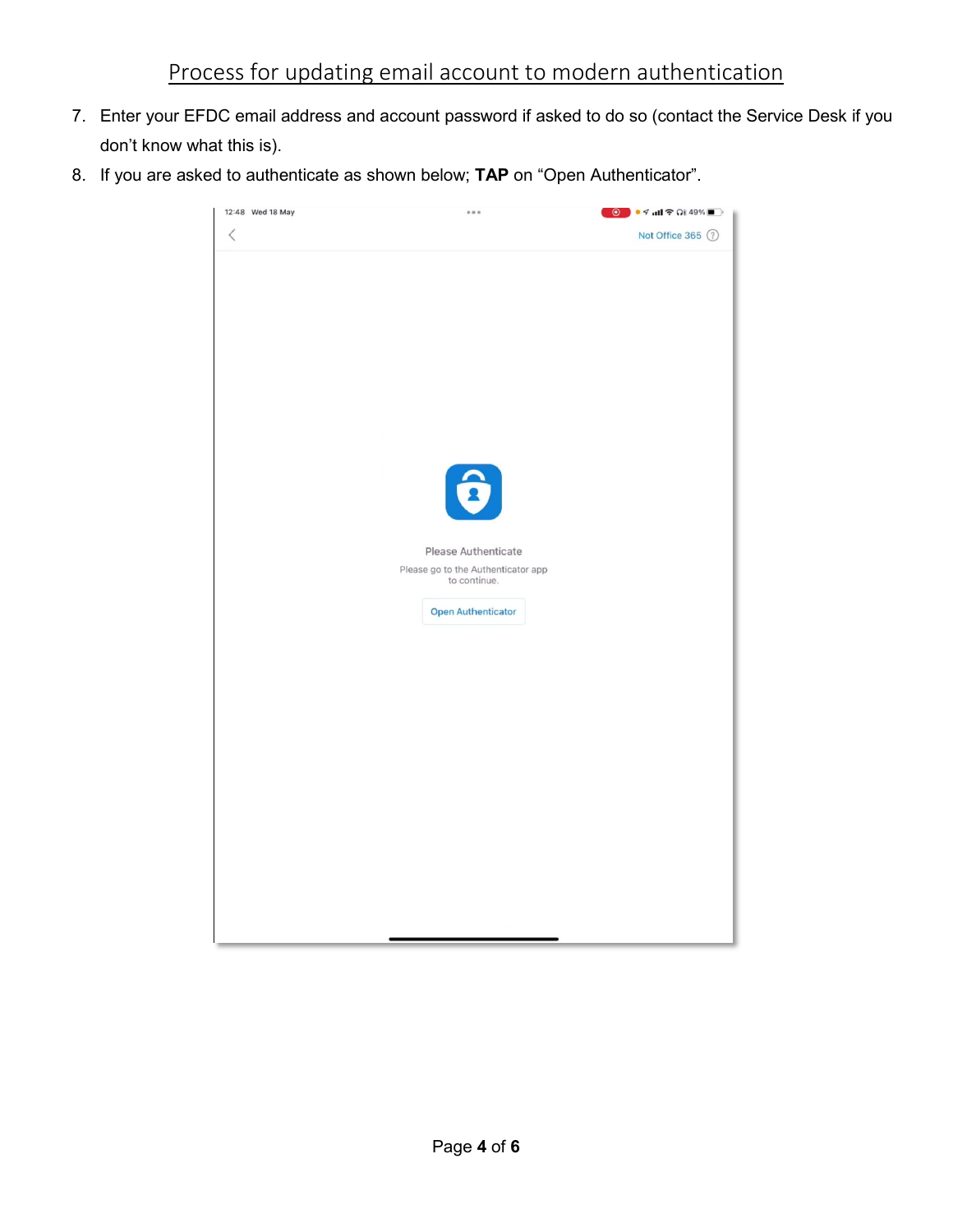## Process for updating email account to modern authentication

9. The system will display some prompts like the one shown below. **TAP** "OK" on each of them.



- 10. You will be returned to the Home Screen. **Open** the "Outlook" app again to resume the process.
- 11. You may see some tips appear for using Outlook; you can skip them by **TAPPING** on the **"X"** icon in the top right-hand corner.

| Press and Hold For More                                  |  |
|----------------------------------------------------------|--|
| Quickly get to common tasks by<br>pressing and holding + |  |
|                                                          |  |
| ಹಿ                                                       |  |
|                                                          |  |
|                                                          |  |
|                                                          |  |
| <b>Try It Now</b>                                        |  |